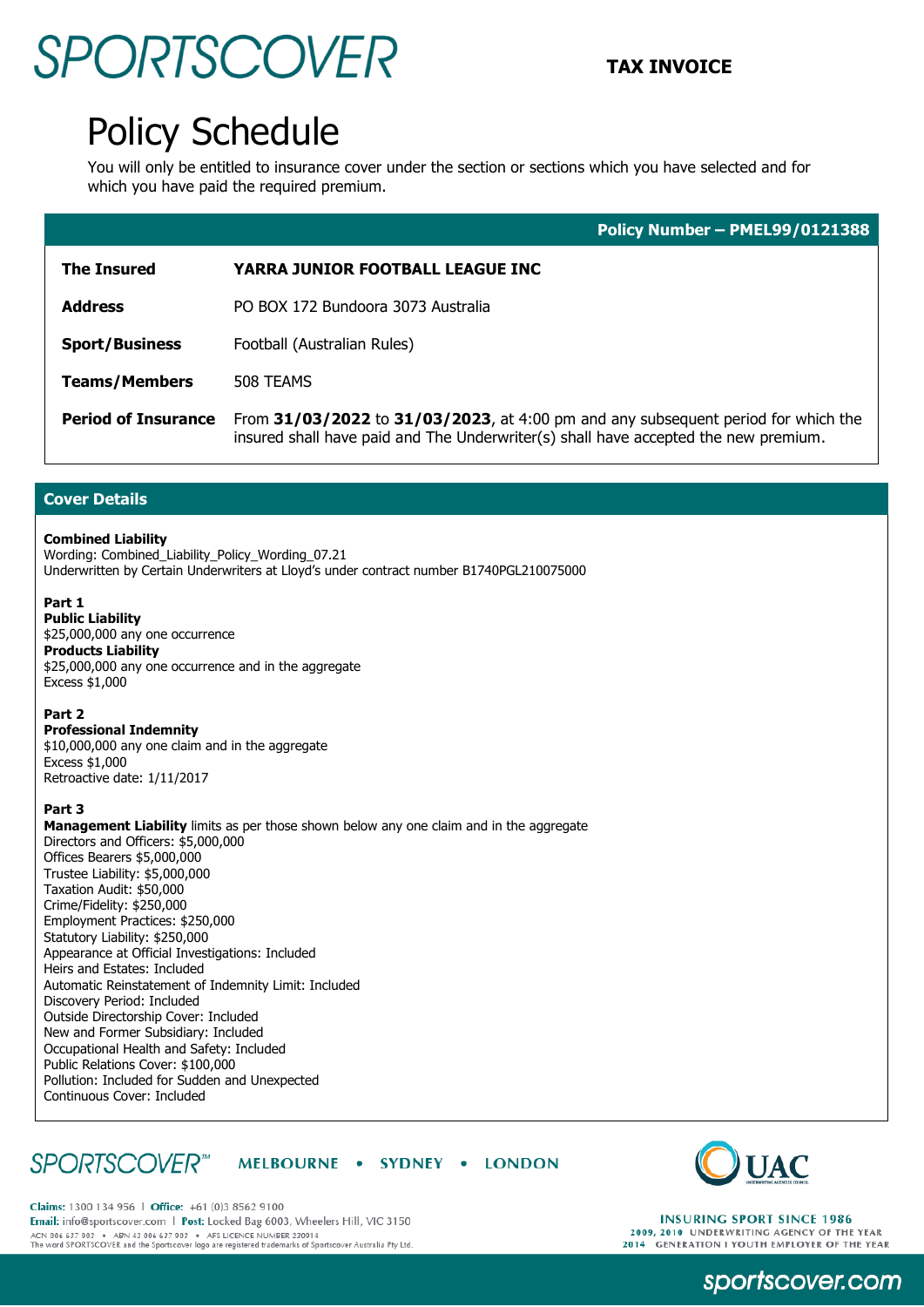# **TAX INVOICE**

### **Management Liability Excess**

Standard Excess \$1,000 Crime/Fidelity \$2,500 Employment Practices \$10,000 Retroactive date: 1/11/2017

To view full policy details including definitions, exclusion and conditions please refer to the policy wording and any endorsements listed below.

#### Abuse Extension

This extension is on a claims made basis. It only covers claims made against You and notified to Us during the Period of Insurance. However, provided you give Us notice in writing of any facts that might give rise to a claim against You, as soon as practicable after You become aware of those facts and before the expiry date of this insurance, then this insurance will respond, notwithstanding the fact that no claim has actually been made against You prior to the expiry date.

#### OPERATIVE CLAUSE

Subject to the terms, conditions, definitions and exclusions of this Policy (Other than as amended by this extension) We hereby agree to Indemnify You up to the Limit of Indemnity against all sums which you shall become legally liable to pay by the way of compensation (excluding any redress, punitive, exemplary, aggravated and/or multiple damages) as a result of a Claim or Claims first made against You and notified to Us in writing during the period of Insurance stated in the schedule by reason of Personal Injury arising out of Abuse or attempt threat committed or alleged to have been committed.

#### **DEFINITIONS**

Wherever used in this Extension the following words have the following special meanings;

Claim means; Any originating process (in a legal proceeding or arbitrations), cross claim or counter claim or third party claiming compensation against and served on an Insured.

Retroactive Date: From the original date that you have had this abuse extension with Us on a continuous basis or from the **1st November 2017** .

#### LIMIT OF LIABILITY

Our total aggregate liability during any one period of Insurance for all liability arising directly or indirectly out of or in connection with Abuse or attempt threat shall not exceed **\$5,000,000**

any one claim or in the aggregate during any one period of Insurance. Furthermore, this Limit of Liability provided under this extension shall apply inclusive of all legal costs and expenses incurred by Us.

#### LEGAL COSTS

We will pay all costs, fees and expenses incurred, with our prior written consent, by You in the defence of settlement of a claim or claims made against You but not exceeding in total the limit of Liability noted in this extension.

#### EXCLUSIONS

We shall not be liable;

- 1. For any Liability in respect of which You are entitled to indemnity under any other Insurance
- 2. For any liability arising from Abuse or attempt threat which occurred prior to the retroactive Date specified in this extension

3. For any Liability arising from any facts and/or circumstances, of which You had become aware prior to commencement of the Period of Insurance, which is a reasonable person would have considered as facts and/or circumstances which may give rise to a claim or claims under the Policy.

4. To indemnify any perpetrator or alleged perpetrator of any Abuse or Threat.

5. For any fines or penalties or the costs of defending any criminal proceedings

6. For any Claim or Claims brought against You in any country or jurisdiction outside the Commonwealth of Australia or New Zealand or Claims arising from the enforcement of any judgement, order or award in respect of any action first bought in any court of law, arbitration, tribunal or other judicial body outside the Commonwealth of Australia or New Zealand.

7. For the excess as set out under Condition 1 of this extension

- 8. For any Liability from any government redress program or similar as agreed
- 9. For any redress scheme including but not limited to the National Redress Scheme

#### CONDITIONS

1. You shall bear the first

**\$10,000** (Inclusive of costs and expenses) of any one Claim.

For the purpose of determining the Excess applicable to any Indemnity provided under this extension, it is expressly agreed that all acts of Abuse or attempt(s) threat suffered by an individual claimant shall be deemed to be arising out of the originating cause. If there is more than one claimant, all acts of Abuse or attempts(s) threat suffered by each Individual Claimant shall be deemed to be arising out of original causes. 2. You shall, as a condition precedent to Your right to be Indemnified under this Extension, ensure that You comply with all State and national legislation and requirements for dealing with minors.

#### *SPORTSCOVER*<sup>™</sup> MELBOURNE . SYDNEY . LONDON



Claims: 1300 134 956 | Office: +61 (0)3 8562 9100 Email: info@sportscover.com | Post: Locked Bag 6003, Wheelers Hill, VIC 3150 ACN 006 637 903 ABN 43 006 637 903 AFS LICENCE NUMBER 230914<br>The word SPORTSCOVER and the Sportscover logo are registered trademarks of Sportscover Australia Pty Ltd.

**INSURING SPORT SINCE 1986** 2009, 2010 UNDERWRITING AGENCY OF THE YEAR 2014 GENERATION I YOUTH EMPLOYER OF THE YEAR